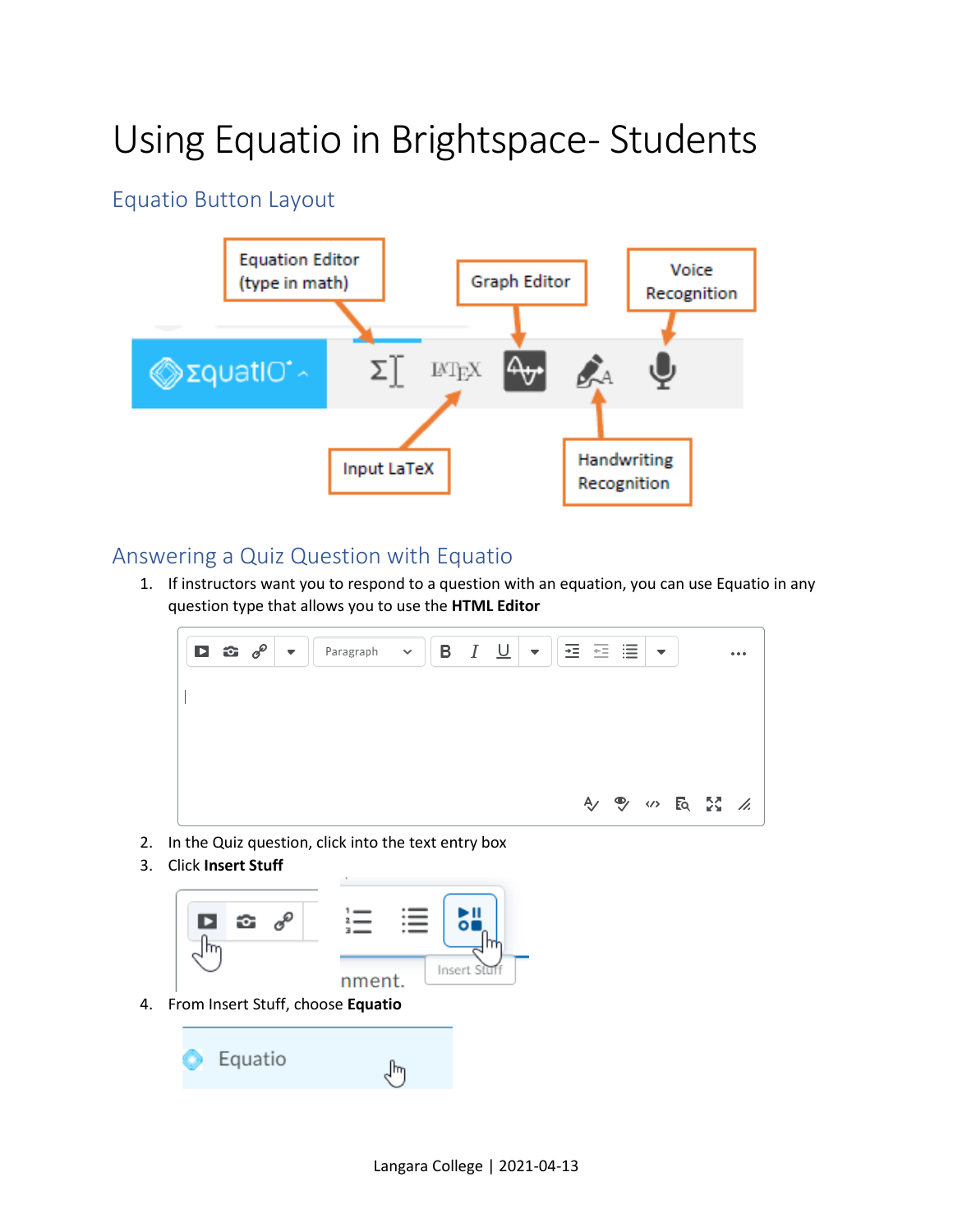5. In Equatio, type your math, use the handwriting recognition feature to write it, or use the graph editor to create a graph



6. Once your math looks correct, click **Insert Math**



7. Click Insert once more to **insert** the math into your question

| <b>Insert Stuff</b>    |      |        |  |  |
|------------------------|------|--------|--|--|
| Equatio<br>Properties  |      |        |  |  |
|                        |      |        |  |  |
| <b>Refresh Preview</b> |      |        |  |  |
| $x - 2 = 4$            |      |        |  |  |
|                        |      |        |  |  |
|                        |      |        |  |  |
|                        |      |        |  |  |
|                        |      |        |  |  |
|                        |      |        |  |  |
|                        |      |        |  |  |
| Insert                 | Back | Cancel |  |  |
| لسرك                   |      |        |  |  |

8. You will now see the math in your Quiz question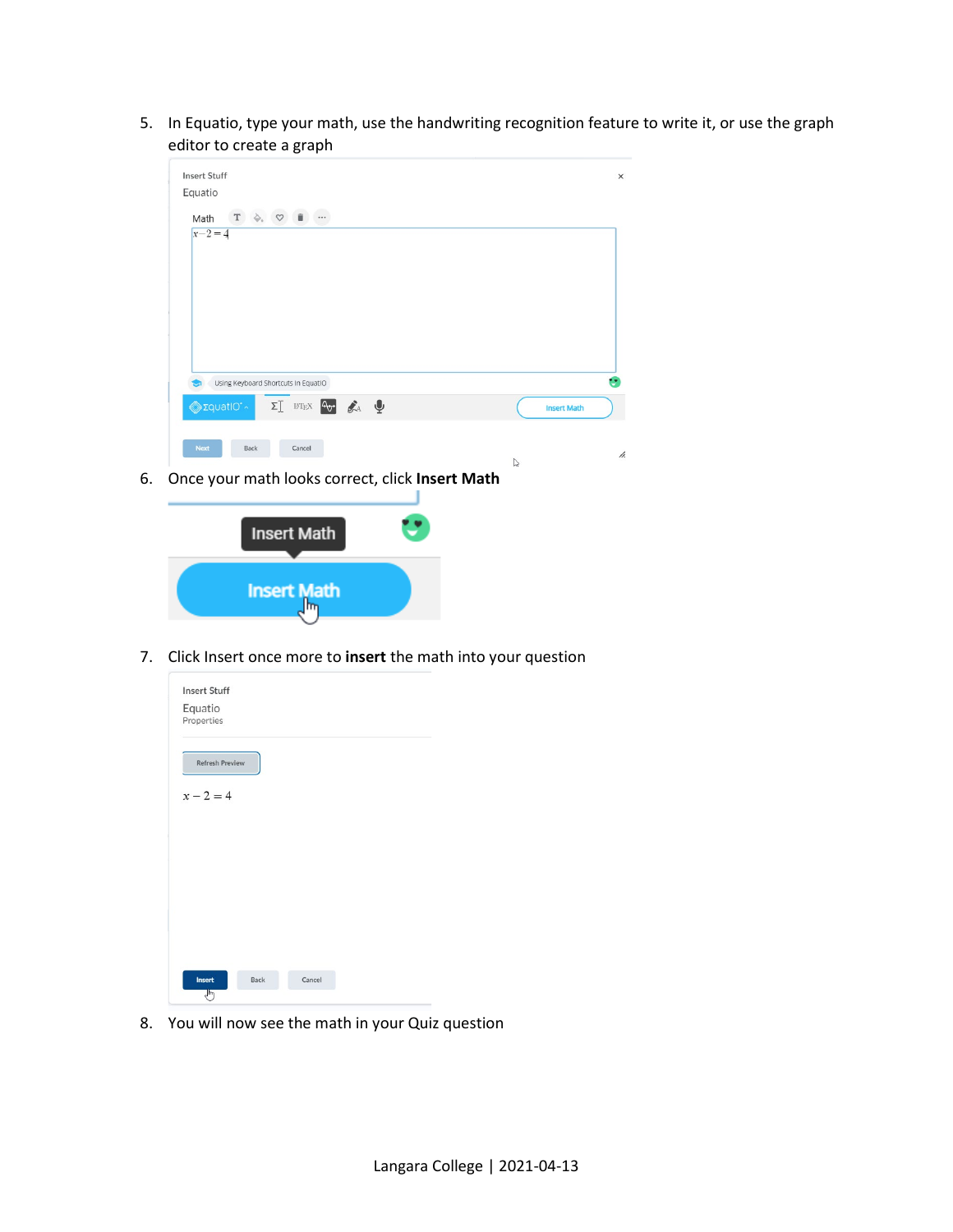## Submitting an Assignment with Equatio

Using Equatio, you can type a math Assignment directly into your Assignment folder's **Text Submission** box.

- 1. In Assignments, click on your Assignment Folder
- 2. Click into the Text Submission box
	- Submit

Text submission

**Text Submission** 

| ◘ ☎ ☞ ☞ ▼ │ |  | Paragraph v | <b>B</b> $I \underline{\cup}$ |  |
|-------------|--|-------------|-------------------------------|--|
|             |  |             |                               |  |
|             |  |             |                               |  |
|             |  |             |                               |  |

3. Click the **Insert Stuff** button



4. From Insert Stuff, choose **Equatio**

Equatio  $\sqrt[3]{\eta}$ 

5. In Equatio, type your math, use the handwriting recognition feature to write it, or use the graph editor to create a graph

| Equatio<br>$\overline{\phantom{a}}$                                                                       |                    |  |
|-----------------------------------------------------------------------------------------------------------|--------------------|--|
| $\begin{array}{ccc} T & \diamondsuit. & \heartsuit & \bar{\mathbb{I}} \end{array}$<br>Math<br>$x - 2 = 4$ |                    |  |
|                                                                                                           |                    |  |
|                                                                                                           |                    |  |
|                                                                                                           |                    |  |
|                                                                                                           |                    |  |
|                                                                                                           |                    |  |
|                                                                                                           |                    |  |
|                                                                                                           |                    |  |
| Using Keyboard Shortcuts In EquatIO                                                                       |                    |  |
| $\Sigma$ in $\mathbb{R}^N$ and $\mathbb{R}^N$<br>Φ <sub>Σ</sub> quatio*                                   | <b>Insert Math</b> |  |